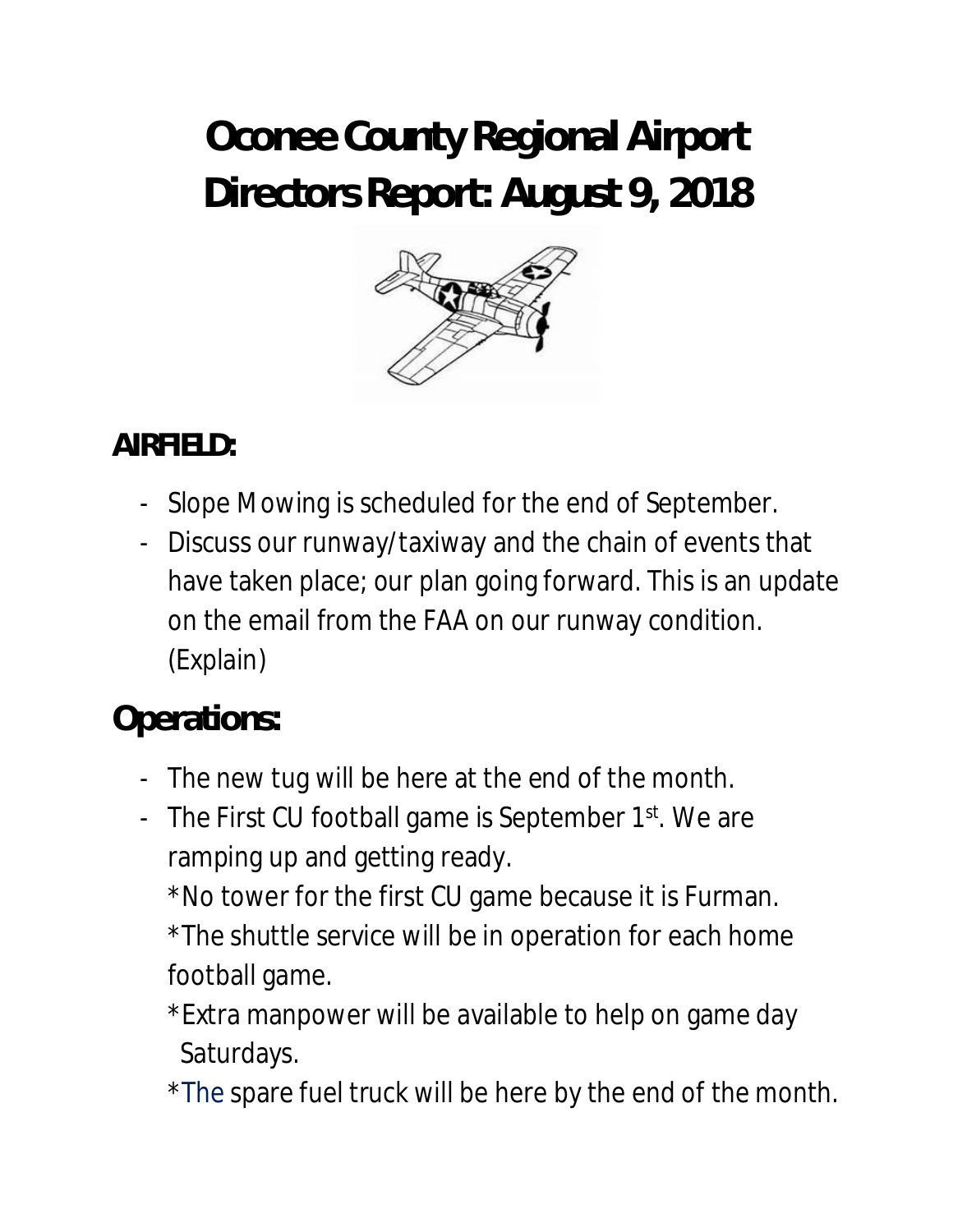\*See Attachment of home games/tower operations.

#### **SAFETY/SECURITY:**

- I have scheduled the fence company that completed the ramp gate project to look at our entrance gate for repairs.

#### **FBO FINANCIALS:**

- See attached

# **CAPITAL PROJECTS:**

- Good news to be reported, primary portion of the agenda.

#### **TERMINAL/FACILITIES:**

- Terminal Work completed: \*Hallway has been painted. \*Conference Room updated. Thanks to Eastern Fuels and Eddie Babb for the TV. \*Painted and mounted a TV in the kitchen.

# **PERSONNEL:**

- We have posted Jim Moats job through Staffmark. (Explain)